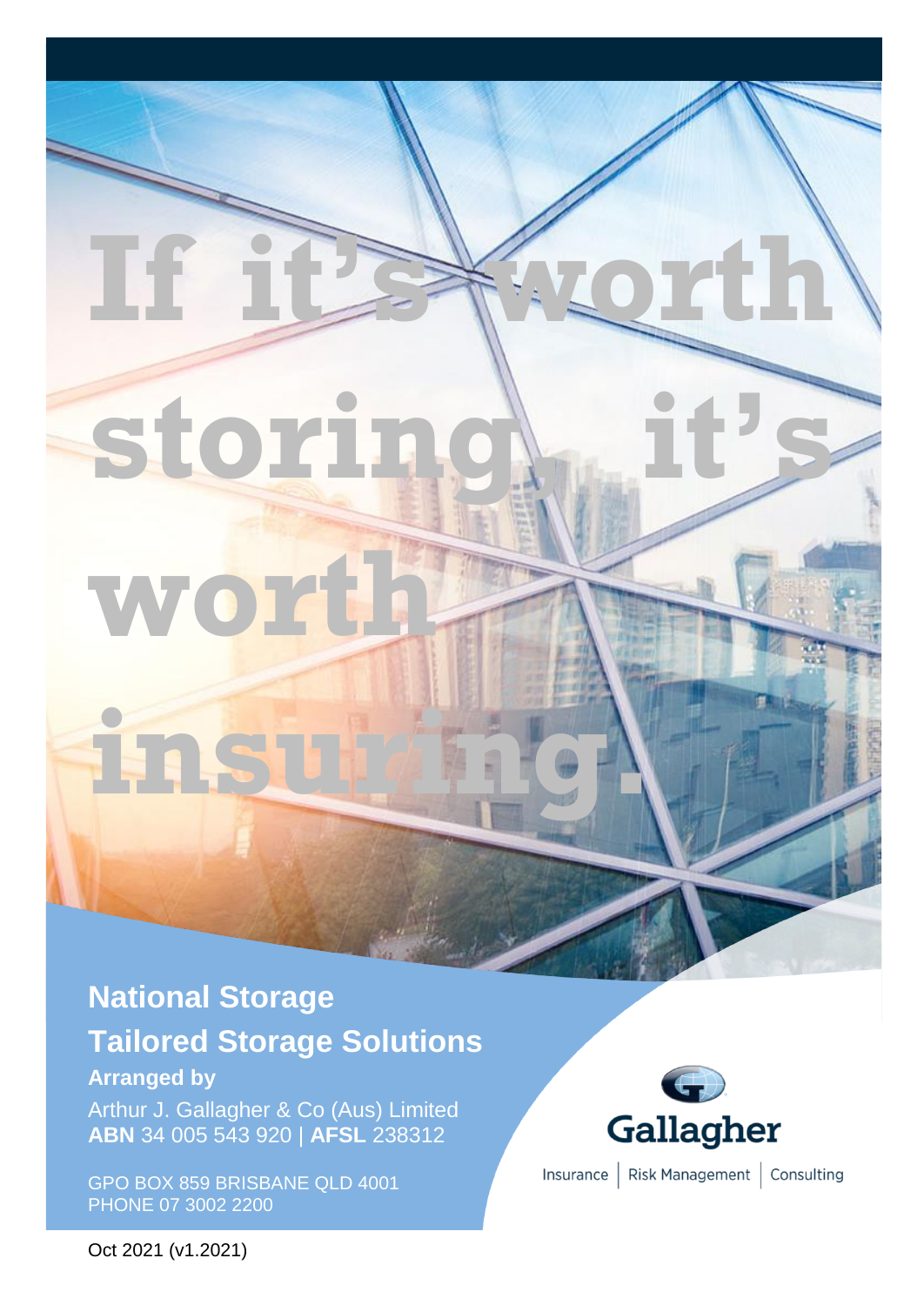## Storer's Risk Insurance Benefits Product Disclosure Statement

This document is your Product Disclosure Statement ("PDS"). Other documents may make up our PDS and when they do we will tell you in the relevant document.

## IMPORTANT DISTRIBUTOR NOTICE

National Storage acts as a Distributor of Storage Insurance products (Distributor) for Arthur J. Gallagher & Co. (Aus) Ltd, ABN 34 005 543 920, AFSL 238312 (Gallagher). Gallagher is the broker who acts as the intermediary of the Insurer to distribute this Policy.

Gallagher is one of the world's largest insurance broking and risk management companies and have specialist teams in over 30 locations across Australia. Globally Gallagher is supported by over 850 offices located in more than 45 countries.

Gallagher is the holder of an Australian Financial Services license (AFSL) and are authorised to deal and provide financial advice in relation to all general insurance products. This policy is arranged for us by Gallagher.

The Insurer of this policy is Starr International Insurance (Singapore) Pte. Ltd. of Capitagreen 138 Market Street, #16-04 Singapore 048946

## WORDS WITH SPECIAL MEANING

| When we say                    | We mean                                                                             |
|--------------------------------|-------------------------------------------------------------------------------------|
| <b>Insurer or Starr</b>        | Starr International Insurance (Singapore) Pte. Ltd. of Capitagreen 138 Market       |
|                                | Street, #16-04 Singapore 048946                                                     |
|                                | The self-storage operator where you store your goods (not the Insurance             |
|                                | company):                                                                           |
| National Storage, we,          |                                                                                     |
| our or us                      | National Storage (Operations) Pty Ltd ABN 65 095 053 179, Southern Cross            |
|                                | Storage Operations Pty Ltd ABN 66 152 503 163 and National Storage Limited          |
|                                | NZBN 9429041658635, all t/as National Storage                                       |
| Storage Agreement              | the agreement between you and us regarding the storage of your goods                |
| Gallagher                      | Arthur J. Gallagher & Co (Aus) Limited ABN 34 005 543 920 AFSL 238312 of Level      |
|                                | 12, 80 Pacific Highway, North Sydney NSW 2060                                       |
| You or your                    | the person(s) named in the National Storage – Storage Agreement form                |
|                                | The FSG describes the insurance services that Gallagher and National Storage can    |
| <b>Financial Service Guide</b> | provide to you. It covers the charges for those services, your rights as a Customer |
| (FSG)                          | and how any complaints you may have will be dealt with. For more information and    |
|                                | a copy of the FSG go to www.ajg.com.au or contact us.                               |

#### ABOUT THE STORERS RISK INSURANCE BENEFITS

All goods stored by us are stored at your risk and subject to our Storage Agreement with you. You can arrange a beneficial interest in our insurance to cover this risk or choose to bear the risk yourself.

We are not the insurer of the Storer's Risk Insurance Benefits. The insurer is Starr International Insurance (Singapore) Pte. Ltd. of Capitagreen 138 Market Street #16-04 Singapore 048946.

#### HOW WE CAN HELP WITH YOUR INSURANCE AND ABOUT THE INSURER

The Storer's Risk Insurance Benefits are provided under our insurance policy issued by Starr International Insurance (Singapore) Pte. Ltd. Our insurance policy includes coverage for 'customer's goods in storage' as detailed in this Product Disclosure Statement. This insurance policy is arranged for us by Starr International Insurance (Singapore) Pte. Ltd and we can arrange for our insurance policy to cover you. When we do this we act on behalf of Gallagher.

If you chose to cover your risk through our insurance policy you will be considered a third party beneficiary and eligible to claim under the Storer's Risk Insurance Benefits specified within this Product Disclosure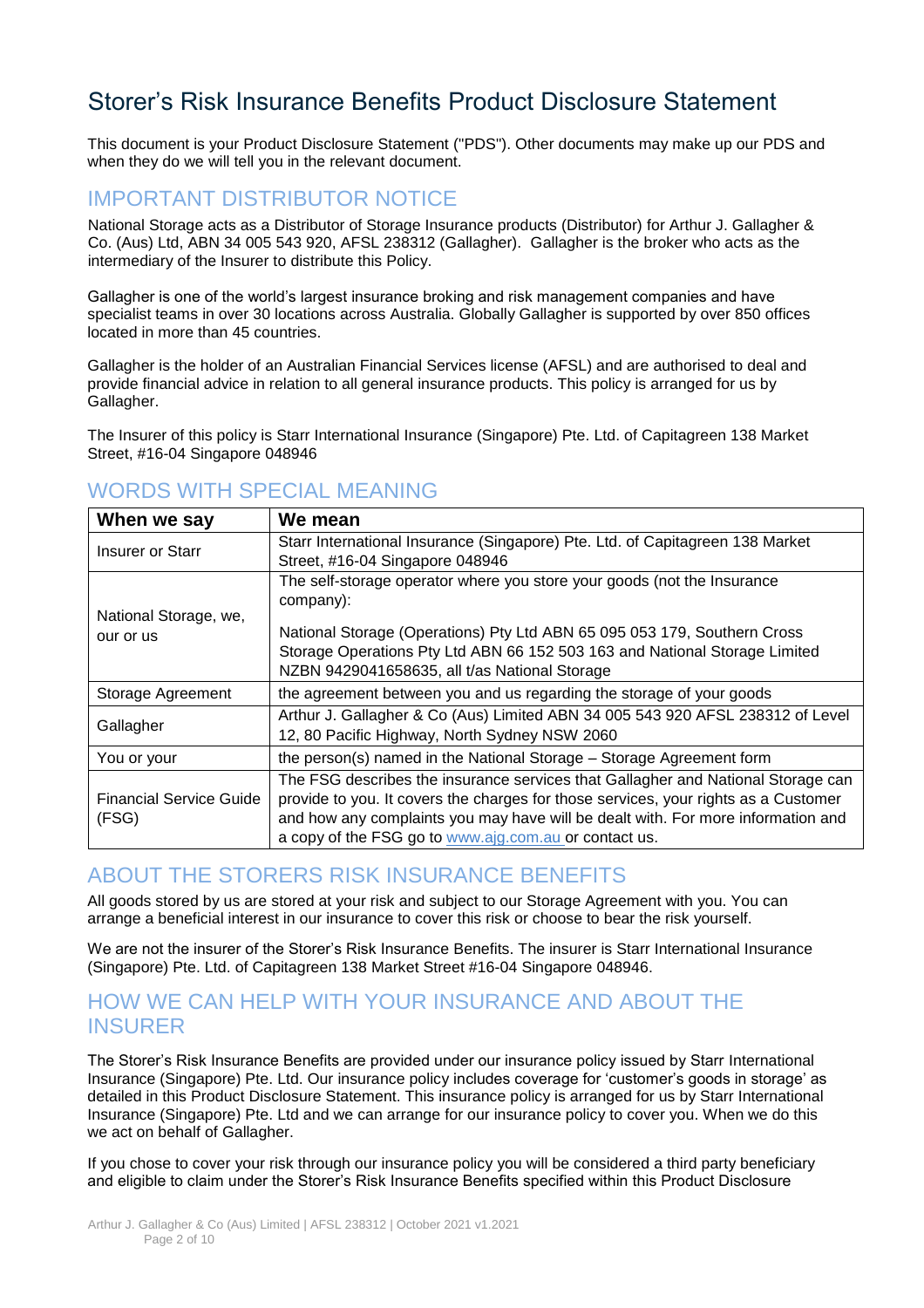Statement once you have completed your Storage Agreement form and paid the applicable fee (subject to approval by us).

## UNAUTHORISED FOREIGN INSURERS

The insurer (Starr International Insurance (Singapore) Pte.Ltd), being the product issuer of our insurance policy is classified as an unauthorised foreign insurer. An unauthorised foreign insurer is an insurer that is not located in Australia or authorised under the Insurance Act 1973 to conduct insurance business in Australia. Such insurers are not subject to the provision of the Act, which establishes a system of financial supervision of general insurers in Australia that is monitored by the Australian Prudential Regulation Authority (APRA).

Please note that Gallagher do not propose insurers to our clients unless we believe that they are reputable and have an acceptable level of financial security. However you should note the following in relation to unauthorised foreign insurers:

- We cannot warrant or guarantee the current or ongoing solvency of an insurer when you buy insurance;
- We cannot accept responsibility for the financial viability of any insurer when you buy insurance because this is beyond our area of expertise and we have no control of the insurer's performance which can be affected by many complex commercial and economic factors.
- The solvency of the insurer can change from the time the insurance contract is entered into and the time a claim may be made.

In the event the insurer becomes insolvent, you, or any party entitled to benefit from the insurance policy will not be afforded protection provided by the Australian Government under the Financial Claims scheme (FCS).

You should consider obtaining further information on the insurer, including

- Country of Incorporation;
- What scheme of supervision applies (if any),
- its paid up capital,
- its rating by credit rating agencies and its financial reports; and
- Which country's laws will determine disputes under the policy

## CANCELLATION AND NOTICES:

You cannot cancel or vary the Storer's Risk Insurance Benefits – only Starr or us can do this. If the Storer's Risk Insurance Benefits are cancelled or varied by either Starr or us, we don't need to obtain your consent.

Starr will not provide you with any notices in relation to the Storer's Risk Insurance Benefits. Starr is only required to send notices to us.

You are not obliged to accept any part of the Storer's Risk Insurance Benefits, but if you make a claim, you'll be bound by its terms, conditions, limitations and exclusions.

We do not hold the Storer's Risk Insurance Benefits or the benefits provided under it on trust, for your benefit or on your behalf.

#### **We do not:**

- act on behalf of Starr or you; or
- provide any financial product advice, recommendations or opinions about the Storer's Risk Insurance Benefits nor are we authorised to do so; or
- Receive any remuneration or other benefits from Starr International Insurance (Singapore) Pte. Ltd.

We are authorised by Gallagher to provide you with factual information only about the Storer's Risk Insurance Benefits. This means we cannot provide any recommendation or opinion as to whether this Storer's Risk Insurance Benefits is appropriate for you or not. You need to make this decision yourself after carefully reading this document.

You should consider obtaining advice as to whether it is appropriate for your needs from a person who is licensed to give such advice such as Gallagher.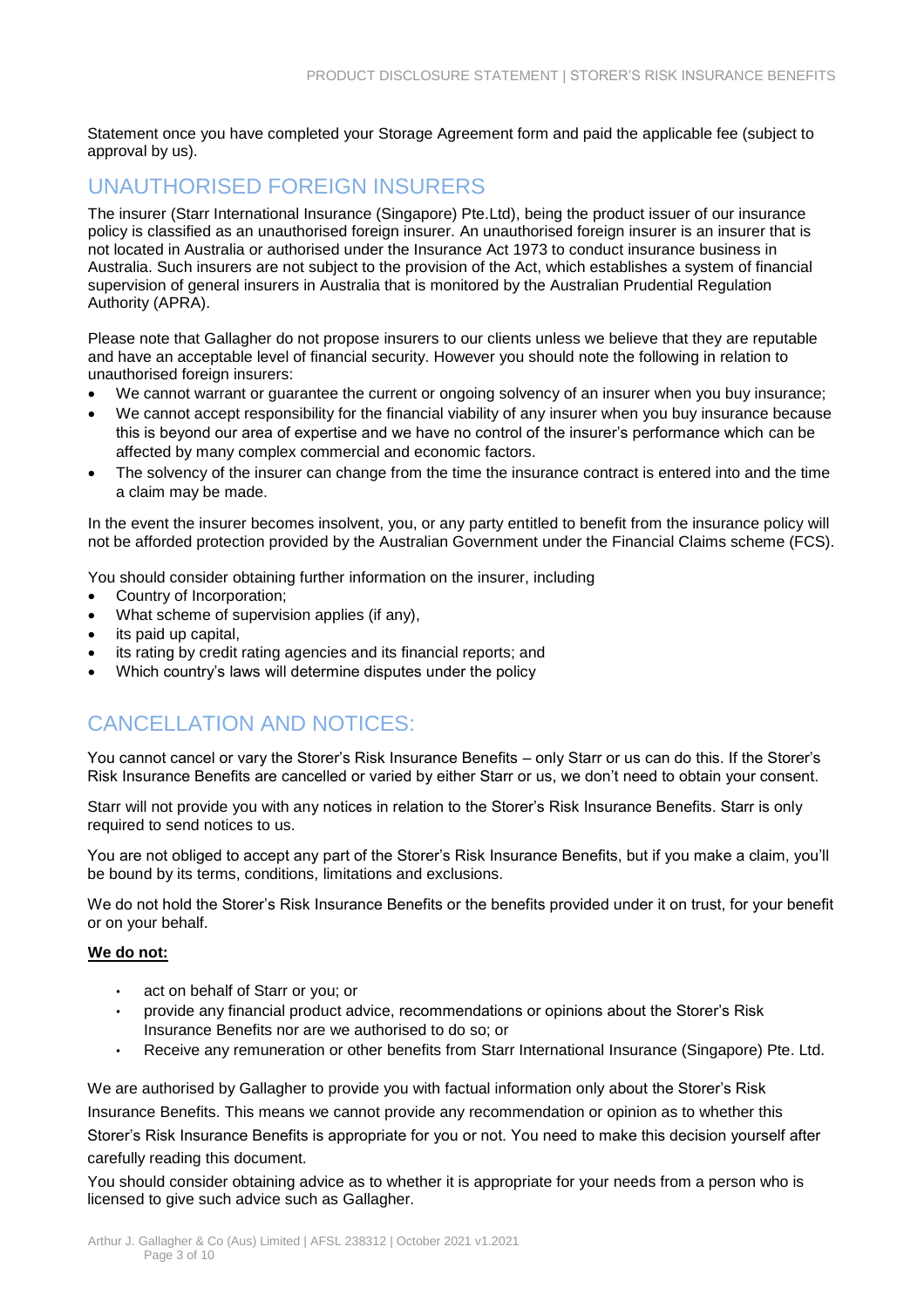Nothing prevents you from entering into other arrangements regarding insurance.

You can access the Storer's Risk Insurance Benefits under the insurance policy we have entered into with Starr International Insurance (Singapore) Pte. Ltd. by following the process set out below.

## WHO TO CONTACT ABOUT YOUR POLICY:

**If you have any queries in relation to the Storer's Risk Insurance Benefits you can contact Gallagher ABN 34 005 543 920 on (07) 3002 2200 who are authorised to provide advice on general insurance products.** 

## APPLYING FOR THE STORER'S RISK INSURANCE BENEFIT

You need to complete our Storage Agreement form, tick 'Accept' under the Insurance section and have it signed by us (subject to our approval).

On doing this you will access the insurance benefits specified under "When you can access the Storer's Risk Insurance Benefits". You will be provided with a copy of this document which will contain the details you need to refer to if you need to make a claim.

Before you decide to apply, you must read the following 'Important Information' and 'What the Storer's Risk Insurance Benefits cover' to ensure you understand the features, benefits and risks of the insurance benefit you are accessing.

## COST OF THE STORER'S RISK INSURANCE BENEFITS:

The amount you pay for the cost of the insurance benefit is specified in your completed Storage Agreement form. The monthly fee payable is calculated on the sum insured.

#### TARGET MARKET DETERMINATION

We/the Insurer are required by law to produce a Target Market Determination (TMD) if you are a retail client acquiring a retail product - the TMD provides information on:

- 1. who our Target Market for this product is;
- 2. any conditions or restrictions on who the product can be sold to;
- 3. events and circumstances that would reasonably suggest that this TMD is no longer appropriate
- 4. the review periods for the TMD; and
- 4. the reporting obligations and periods.

The TMD for this policy is available from us. Please contact us if you would like a copy of the TMD.

## **IMPORTANT INFORMATION – NATIONAL STORAGE AND GALLAGHER**

#### PRIVACY NOTICE

We and Gallagher (also referred to as "We" in this Privacy notice) are committed to safeguarding your privacy and the confidentiality of your personal information. We comply with the *Privacy Act 1988* (Cth) and the Australian Privacy Principles. We only collect personal information from or about you that is relevant to providing insurance to you under the policy and handling claims on the insurance that you make. We collect personal information to decide whether or not to provide you with access to the insurance benefits and to administer your and our rights under it. If you do not provide us with this information, we may not be able to process your request for the insurance benefits or any claim. We may disclose your personal information to our agents *who assist us in administering your and our rights under the insurance benefits, to any other insurer or reinsurer who make* enquiries about your insurance history or responding to similar enquiries from them, your agents representing you in relation to the insurance benefits and any other third party we agree with you. We limit their use of the information to the purpose we obtained it for. Some of these people may be overseas and if we disclose information to them we will ensure that they treat the information in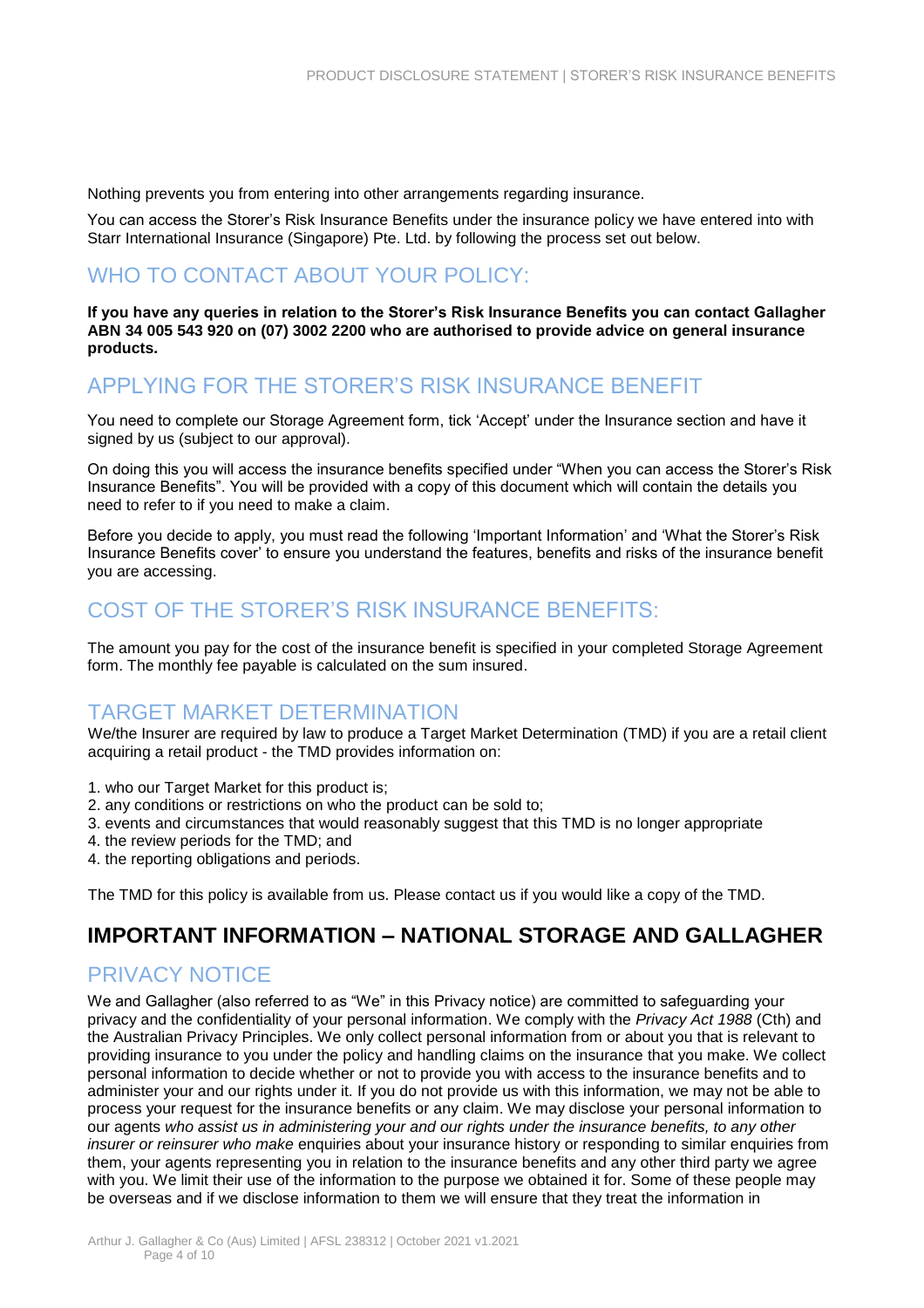accordance with the *Privacy Act 1988* (Cth) or they are regulated by laws that offer similar protection as the *Privacy Act 1988* (Cth)

You have the right to seek access to your personal information and to correct it at any time. We aim to ensure that your personal information is accurate, up to date and complete.

#### More information, correction and complaints

For detailed information about how we handle your personal information, please see Gallagher's Privacy Statement which is available on Gallagher's website, [www.ajg.com.au](http://www.ajg.com.au/) or our Privacy Statement which is available on our website [https://nationalstorage.com.au/privacy-policy.](https://nationalstorage.com.au/privacy-policy)

Both Privacy Statements contain information about how you may access, update and correct the personal information you have provided or how you may make complaints in relation to the handling of your personal information and how complaints are dealt with.

#### COMPLANTS & DISPUTE RESOLUTION

There are established procedures for dealing with complaints and disputes regarding your policy or claim. These services are free to all policyholders and may be of assistance, should the need arise. If you have any concerns or wish to make a complaint in relation to your policy, our services, or your insurance claim, please contact us using the details below, and we will attempt to resolve your concerns in accordance with Gallagher's Internal Dispute Resolution procedure.

Gallagher Risk & Compliance Team Telephone: 1800 068 000 Email: [complaints@ajg.com.au](mailto:complaints@ajg.com.au)

We will acknowledge receipt of your complaint and do our utmost to resolve the complaint to your Satisfaction within 5 days. Where we are unable to do so, our final decision will be provided to you within 30 days of the date on which you first made the complaint.

You may refer your complaint to the Australian Financial Complaints Authority (AFCA) at any time, and if your complaint is not resolved to your satisfaction within 30 calendar days of the date on which you first made the complaint.

AFCA's contact details are as follows: Australian Financial Complaints Authority GPO Box 3, Melbourne VIC 3001 Telephone: 1800 931 678 Web: www.afca.org.au Email: info@afca.org.au Should you choose to refer your complaint to AFCA, you must do so within 2 years of our final decision.

#### COOLING OFF PERIOD

You have 14 days from the date the insurance benefits start to be provided to you to change your mind about this insurance. If you decide to access the cooling off period, you must notify Gallagher by calling (07) 3002 2200. A pro rata refund of the amount you paid for the insurance will be returned to you, if you decide to access your cooling off rights. You cannot return the insurance benefits if within the 14 days period you cease your storage arrangements with National Storage.

#### Duty not to misrepresent

There are specific duties that apply to you when you enter into, vary or extend a consumer insurance contract which is obtained wholly or predominantly for your personal, domestic or household purposes eg domestic car, house, travel or accident & illness insurance.

You have a duty to take reasonable care not to make a misrepresentation to the insurer when answering questions that the insurer will ask you and providing the insurer with information. Before you enter into, vary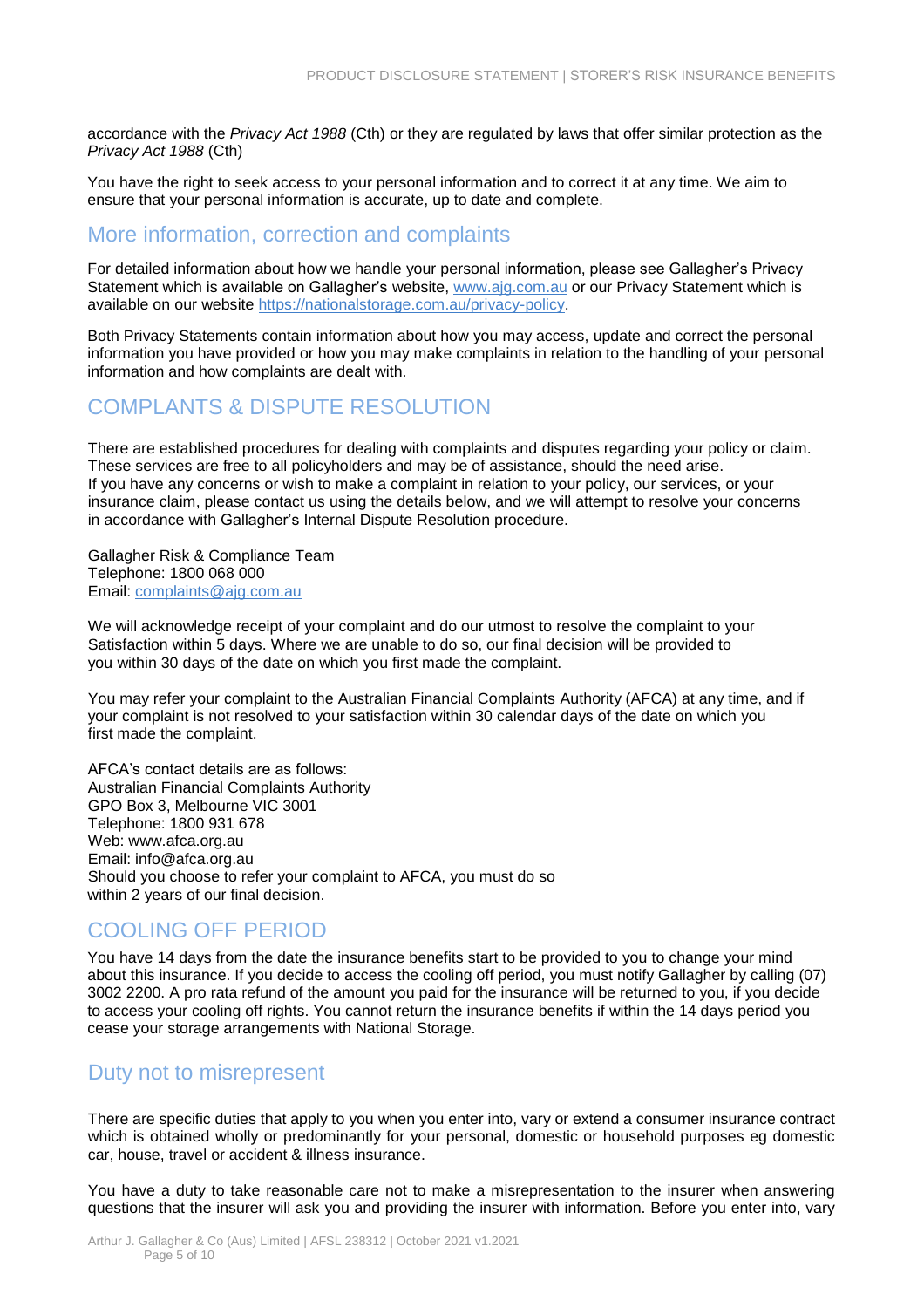or extend a consumer insurance contract, the insurer will ask you questions that are relevant to the insurer's decision to insure you and on what terms.

You must take reasonable care not to make a misrepresentation to the insurer when answering those questions. A misrepresentation includes a statement that is in any way false, misleading, dishonest or which does not fairly reflect the truth. It is important that you answer these questions fully and accurately, to the best of your knowledge.

When answering the insurer's questions (contained within the

- take reasonable care to make sure your answers are true, honest, up to date and complete in all respects. You may breach the duty if you answer without any care as to its truth or if you only guess or suspect the truth. If in doubt, pause the application and obtain the true facts before answering; and
- if another person is answering for you, the insurer will treat their answers as yours. In such a case you should check the questions have been answered correctly on your behalf by them.

If you do not take reasonable care not to make a misrepresentation to the insurer, the insurer may cancel your contract, or deny or reduce the amount the insurer will pay you for a claim, in accordance with the insurer's rights at law.

If you are unsure about your duties to the insurer or you need additional assistance, contact Gallagher.

## Your Duty of Disclosure

Before you enter into an insurance contract which is not a consumer insurance contract (as that term is defined in the Insurance Contracts Act 1984), you have a duty under the Insurance Contracts Act 1984 to tell your Insurer anything that you know, or could reasonably be expected to know, may affect the Insurer's decision to insure you and on what terms.

You have this duty until the Insurer agrees to insure you.

You have the same duty before you renew, extend, vary or reinstate an insurance contract.

At renewal, the Insurer may ask you to advise it of any changes to something you have previously disclosed, or may give you a copy of the information you previously disclosed and ask you to advise the Insurer if there has been a change. If you do not tell the insurer about a change, you will be taken to have told the Insurer there is no change.

You do not need to tell the Insurer anything that

- reduces the risk the Insurer insures you for;
- is common knowledge; or
- the Insurer knows or should know as an insurer;
- the Insurer waived your duty to tell it about

#### Non – Disclosure

If you do not tell the Insurer anything you are required to, the Insurer may cancel your contract or reduce the amount it will pay you if you make a claim, or both. If your failure to tell the Insurer is fraudulent, the Insurer may refuse to pay a claim and treat the contract as if it never existed. If you are in doubt about whether or not a particular matter should be disclosed, please contact your Gallagher broker"

#### People You Represent

You must make sure you explain the Duty of Disclosure or Duty not to misrepresent to any person you represent when we arrange any insurance cover for you. Alternatively, you may ask any person you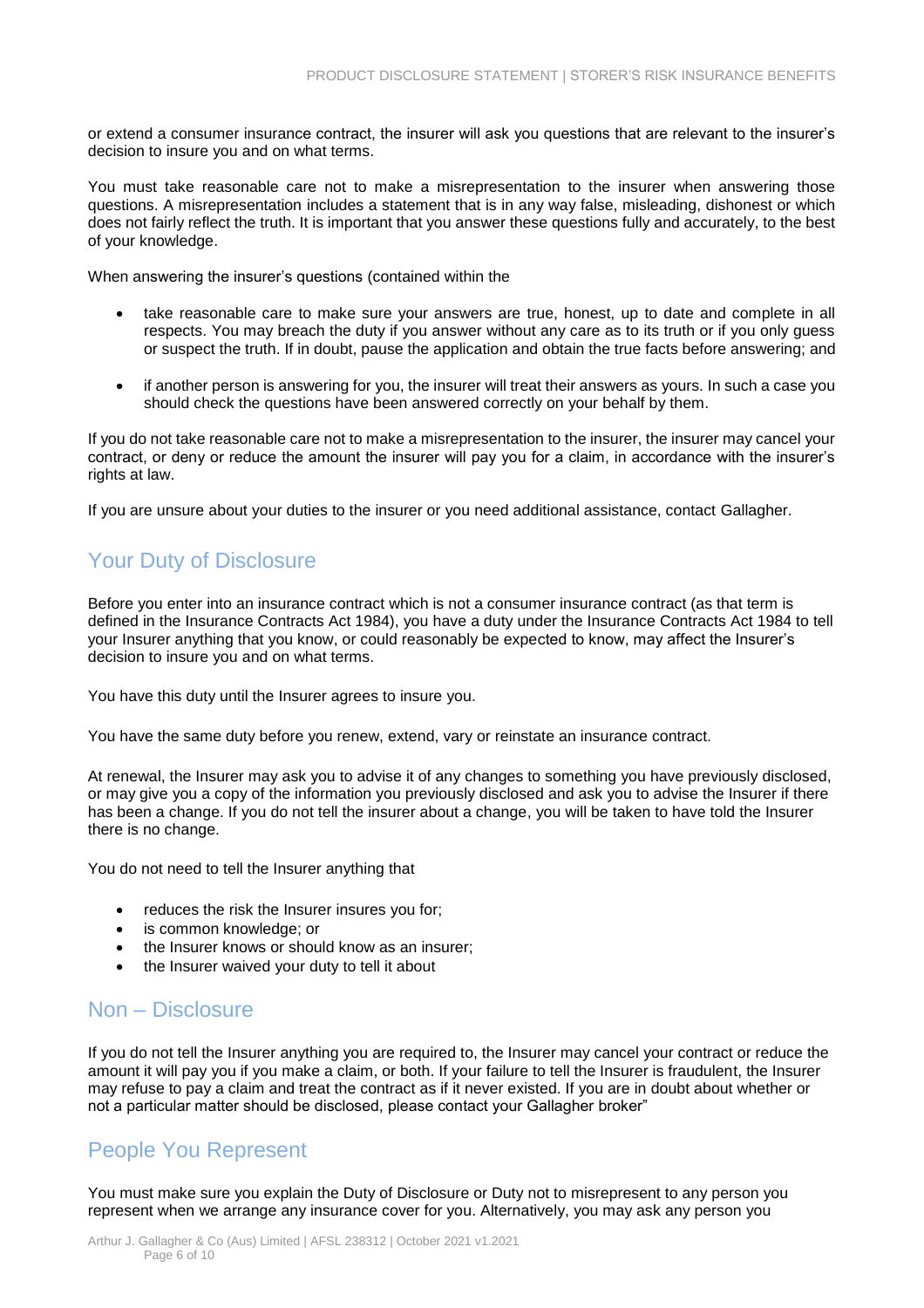represent to contact us and we will explain their Duty of Disclosure or Duty not to misrepresent to them directly.

### THE STORER'S RISK INSURANCE BENEFITS

#### **When you can access the Storer's Risk Insurance Benefits?**

Your right to access the Storer's Risk Insurance Benefits starts when you have accepted the Insurance cover specified in your completed Storage Agreement form, paid the monthly fee (subject to approval by us) and you are provided a copy of this Product Disclosure Statement by us.

Your right to access the Storer's Risk Insurance Benefits ends when:

- a) you failed to pay us the monthly fee by the time required by us; or
- b) our insurance policy terminates. If this occurs, we will provide you with at least 7 days prior written notice; or
- c) your Storage Agreement with us ends or you terminate your access to the Storer's Risk Insurance Benefits by providing written notice to us.

In the event of the latter two items, you are entitled to a pro-rata refund for the unexpired period remaining at the time of termination.

However, nothing affects any right you have to claim in relation to an event which occurred prior to the time your right to access ended.

Please note, any acts by us (other than our termination of the insurance policy) will not prejudice your rights to claim a benefit under this Policy.

#### WHAT THE STORER'S RISK INSURANCE BENEFITS COVER

The Storer's Risk Insurance Benefits cover:

- goods you own; or
- for which you are responsible

Against loss or damage directly caused by an Insured Peril at the storage location occurring during the currency of our Insurance Policy.

The most that the Storer's Risk Insurance Benefits will pay is the value of goods you nominated in your Storage Agreement form subject to a maximum of \$100,000 per storage unit and the exclusions and conditions below.

## WHERE YOUR GOODS ARE COVERED

Your goods are only covered if they're in your locked storage unit at our storage location. The Storer's Risk Insurance Benefits won't cover your goods anywhere else, including while they're in transit or outside your locked storage unit.

#### INSURED PERILS

Accidental damage, Fire, Lightning, Impact, Explosion, Earthquake, Aircraft, Riots and Strikes, Malicious Damage, Storm and Tempest and/or Water, and Burglary (which shall mean theft resulting from forcible entry).

#### HOW TO MAKE A CLAIM AND HOW CLAIMS ARE SETTLED

As soon as possible after the happening of any event which may give rise to a claim under the Policy, You must give notice to Gallagher and complete a claim form (which can be obtained from Gallagher ABN 34 005 543 920 AFSL 238312 of Level 12, 80 Pacific Highway, North Sydney NSW 2060 (07) 3002 2200 or by contacting [natstoreclaims@ajg.com.au\)](mailto:natstoreclaims@ajg.com.au).

See General Conditions relating to Claims section below.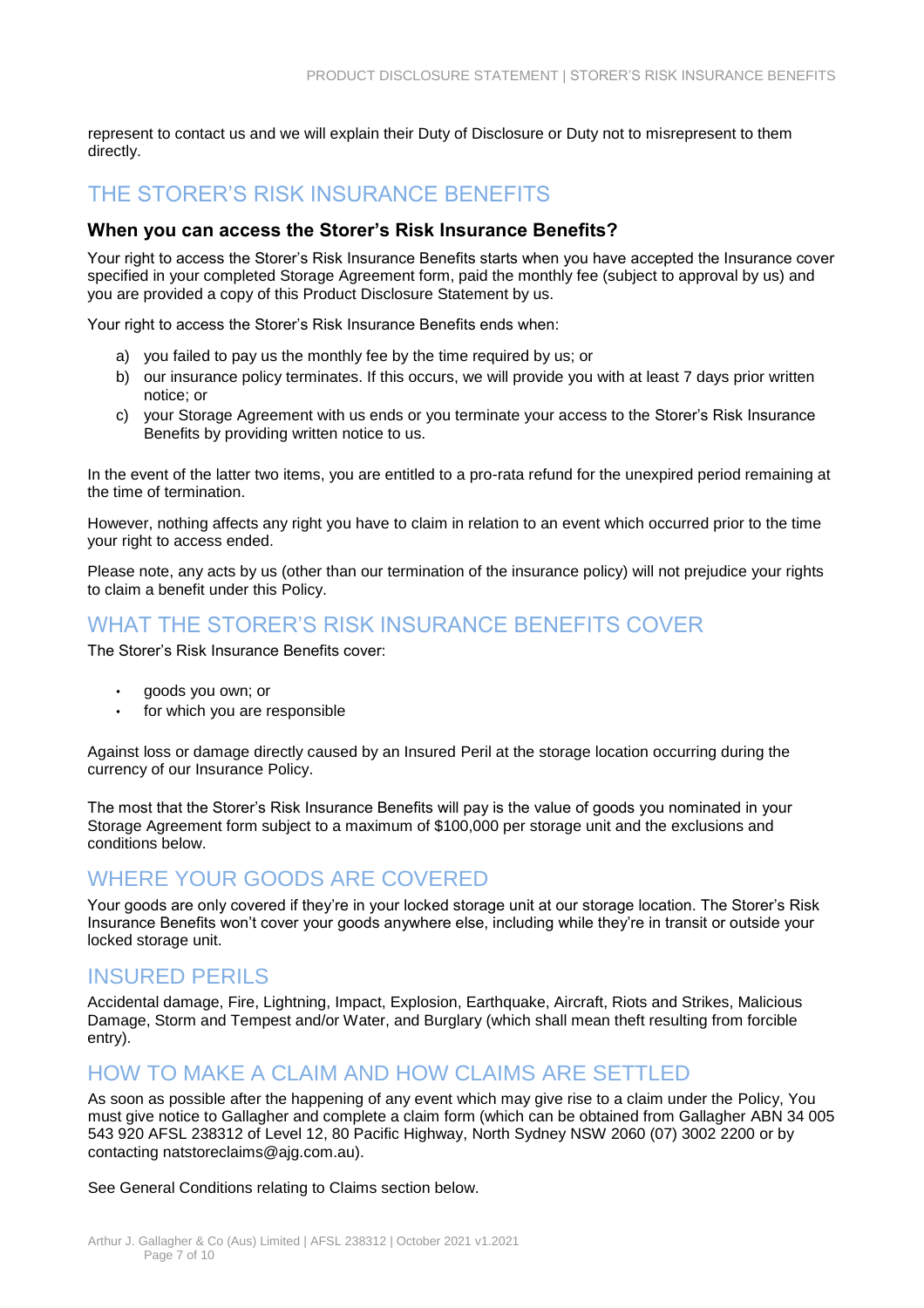If you make a claim, it will be settled based on:

- a) the indemnity value for:
	- i. clothing, line and the like; and
	- ii. all other personal effects and household or commercial goods over 5 years old.
- b) the replacement value for all other personal effects and household or commercial items under 5 years old at the time of physical loss or damage.
- c) the cost to replace or reinstate archive records or documents, but not the value of the information contained therein.
- d) a maximum of \$1,000 for each item and no more than \$5,000 in total for all paintings, antiques, curios and works of art.

#### **DEPRECIATION**

In accordance with items (a) and (b) under 'How claims are settled', your goods will be depreciated at the rate shown in the following table before a claim will be paid.

| <b>Category of item</b>                                                                                                                                                                                                                                                                                                                                                                                                                                     | <b>Annual percentage</b> |
|-------------------------------------------------------------------------------------------------------------------------------------------------------------------------------------------------------------------------------------------------------------------------------------------------------------------------------------------------------------------------------------------------------------------------------------------------------------|--------------------------|
| Clothing, line and the like                                                                                                                                                                                                                                                                                                                                                                                                                                 | 15%                      |
| personal and/or laptop computers;<br>communication or photographic equipment;<br>electronic equipment, iPod, mobile phones, CD's and DVD's;<br>any other computerised equipment or electronic equipment;<br>microwave ovens and air conditioning units                                                                                                                                                                                                      | 10%                      |
| camping, sporting and leisure equipment (not leisure clothing);<br>musical instruments (including electrical);<br>building supplies and materials;<br>household furniture and electrical goods (fridges, washing machines, dryers,<br>٠<br>dishwashers, ovens, vacuum cleaners)<br>office furniture and office electrical machines (excluding computerised or<br>electronic);<br>any other goods; not otherwise listed above and not excluded by the policy | 10%                      |

## SETTLEMENT DEFINITIONS

| When it says                                        | What it means                                                                                                                      |
|-----------------------------------------------------|------------------------------------------------------------------------------------------------------------------------------------|
| Indemnity value                                     | the cost to repair or replace your goods less an equitable amount for age, wear,<br>a)<br>tear, depreciation; and                  |
|                                                     | an adjustment for the general condition and remaining useful life of the<br>b)<br>individual items or components that are damaged. |
| <b>Replacement or</b><br><b>Reinstatement value</b> | The reasonable cost of its repair or replacement to a condition substantially the same<br>as when new.                             |

## LIMITS AND EXCLUSIONS FROM COVER

The Storer's Risk Insurance Benefits will not cover:

- 1. The first \$250 of each and every claim. You must bear this amount yourself;
- 2. any unexplained or inventory shortage or disappearance;
- 3. loss or damage due to incorrect packing or stacking of storage;
- 4. currency, deeds, securities, money, notes, jewellery, watches, precious stones, gold, precious metals, furs or garments trimmed with fur;
- 5. motor vehicles and motor cycles, whether they're registered or not;
- 6. boats or watercraft or aircraft;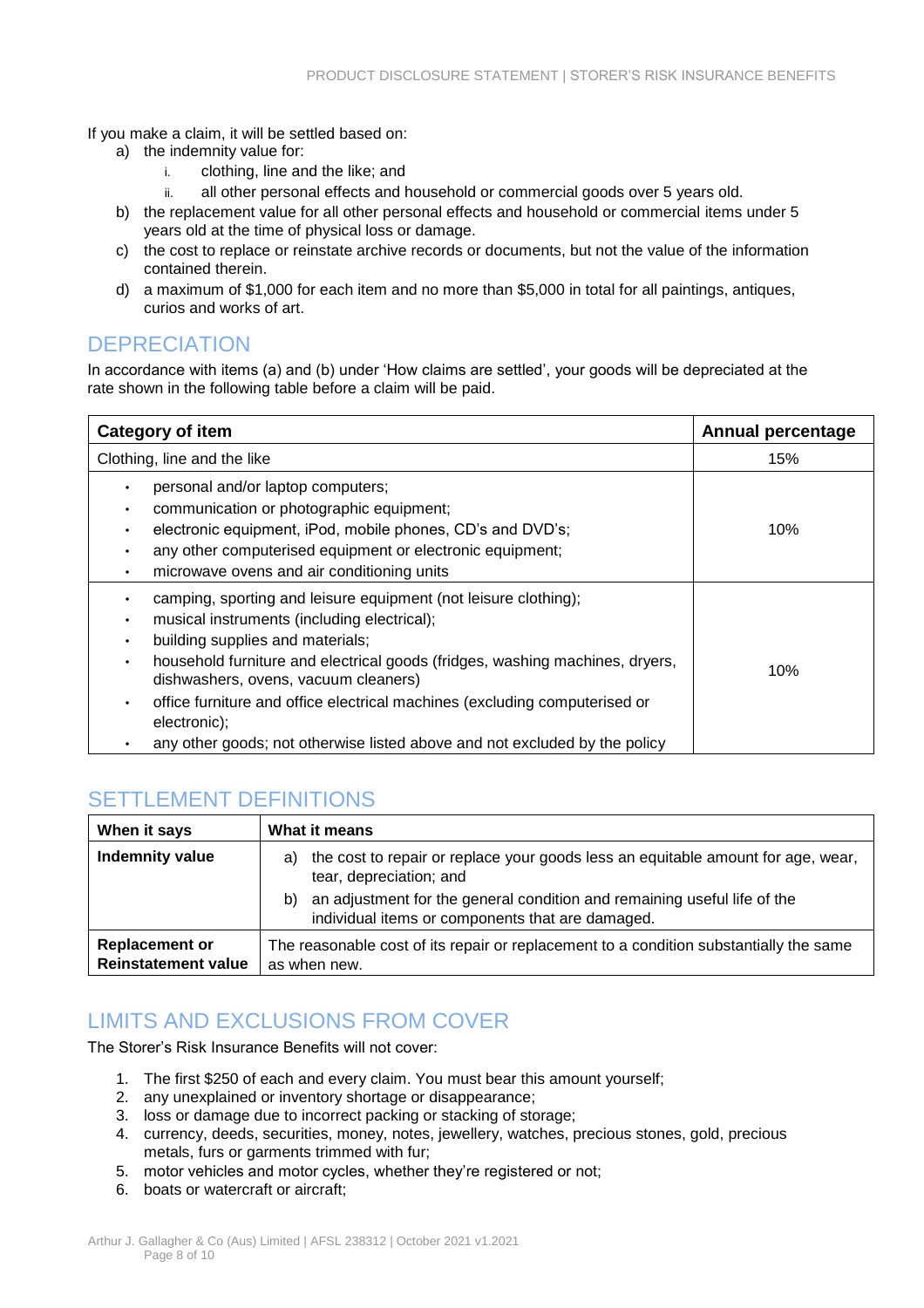- 7. any flammable liquid, gas or oil such as petrol, kerosene, LPG, aerosols, diesel fuel or engine oil, any corrosive chemicals or nitrates such as chlorine, sulphuric acid or fertiliser;
- 8. tobacco or cigarettes;
- 9. paint;
- 10. tyres in bulk;
- 11. perishables;
- 12. alcohol, wine or beer;
- 13. loss or damage to your goods which is caused by its own:
	- a wear, tear, rust, corrosion or deterioration; or
- b mechanical breakdown, electrical breakdown, fault, inherent defect, omission or design; 14. loss or damage directly resulting from vermin, insects, mould, mildew, dampness, excess moisture,
- spontaneous combustion, atmospheric or climatic conditions (other than storms);
- 15. loss or damage where the property is in transit or where it is not locked in a storage unit at our storage facility;
- 16. loss or damage directly resulting from detention, confiscation, destruction or requisition by customs or other authorities;
- 17. loss or damage occasioned by or happening through fraudulent or dishonest acts, fraudulent misappropriation, embezzlement or forgery by you or your agents, kidnapping, threats, hoaxes, extortion or any attempted threat;
- 18. loss or damage caused by any consequence of war, invasions, acts of foreign enemies, hostilities (whether war be declared or not), civil war, rebellion, revolution, insurrection, military or usurped power or confiscation or nationalisation or requisition or destruction of or damage to property by or under the order of any government or public or local authority;
- 19. loss or damage or in the incurring of a liability caused by or arising from radioactivity or the use, existence or escape of any nuclear fuel, nuclear waste, or nuclear material;
- 20. consequential loss or legal liability of any kind;
- 21. flood, which means the covering of normally dry land by water that has escaped or been released from the normal confines of:
	- a. any lake, or any river, creek or other natural watercourse, whether or not altered or modified; or
	- b. any reservoir, canal, or dam;
- 22. loss or damage caused by subsidence, landslip, erosion or earth movement (other than earthquake);
- 23. terrorism, which means any act, or preparation in respect of action, or threat of action designed to influence the government de jure or de facto of any nation or any political division thereof, or in pursuit of political, religious, ideological or similar purposes to intimidate the public or a section of the public of any nation by any person or group(s) of persons whether acting alone or on behalf of or in connection with any organisation(s) or government(s) de jure or de facto, and which:
	- a. involves violence against one or more persons; or
	- b. involves damage to property; or
	- c. endangers life other than that of the person committing the action; or
	- d. creates a risk to health or safety of the public or a section of the public; or
	- e. is designed to interfere with or to disrupt an electronic system;
- 24. any loss or damage, cost or expense of any nature directly or indirectly caused by, contributed to by, resulting from arising out of or in connection with any action taken in controlling, preventing, suppressing or in any way relating to terrorism is also excluded from the Storer's Risk Insurance Benefits.

## GENERAL CONDITIONS RELATING TO CLAIMS

The Insurer is entitled to:

- a) refuse to pay a claim; or
- b) reduce the amount they pay for it,

If you fail to:

- c) take all reasonable precautions without delay to
	- i. minimise and prevent loss or damage; and
	- ii. prevent further loss or damage; or
- d) Immediately inform the police if your goods have suffered loss or damage and forcible entry or malicious damage has occurred or is suspected.
- e) Notify Gallagher ABN 34 005 543 920 AFSL 238312 of Level 12, 80 Pacific Highway, North Sydney NSW 2060 (07) 3002 2200 as soon as possible on discovering any loss or damage.